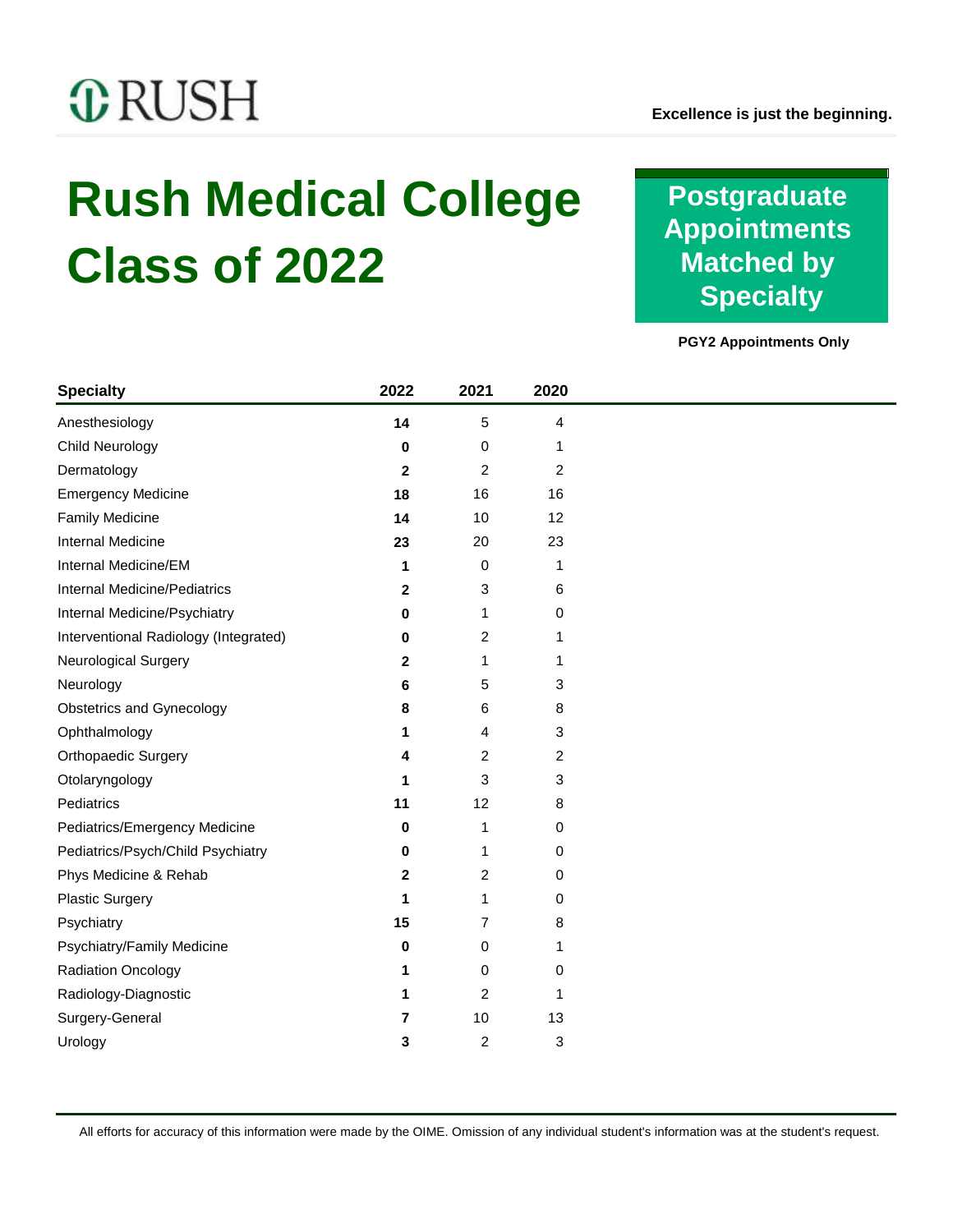# *C* RUSH

# **Rush Medical College Class of 2022**

**Postgraduate Appointments Number Matched by Specialty & Institution**

**PGY2 Appointments Only**

**NUMBER MATCHED BY SPECIALTY AND INSTITUTION**

# **Anesthesiology**

- B I Deaconess Med Ctr-MA
- Baylor Coll Med-Houston-TX
- George Washington Univ-DC
- HCA Healthcare East FL Division GME
- Hosp of the Univ of PA
- Med Coll Wisconsin Affil Hosps
- Northwestern McGaw/NMH/VA-IL
- Rush University Med Ctr-IL
- U Washington Affil Hosps
- University of Utah Health
- Vanderbilt Univ Med Ctr-TN

#### **Total: 14**

# **Dermatology**

- Med Coll Wisconsin Affil Hosps
- U Wisconsin Hospital and Clinics

**Total: 2**

## **Emergency Medicine**

- B I Deaconess Med Ctr-MA
- Case Western/MetroHealth Med Ctr-OH
- Cook County Health and Hosps Sys-IL
- Emory Univ SOM-GA
- MedStar Washington Hosp Ctr-DC
- Nellis Air Force Base-NV
- New York-Presbyterian/Queens
- Rush University Med Ctr-IL
- Spectrum Health Lakeland-MI
- St Barnabas Hosp-NY
- St Josephs Med Ctr-CA
- SUNY HSC Brooklyn-NY
- U Wisconsin Hospital and Clinics
- **Total: 18**

# **Family Medicine**

- Advocate Health Care-IL
- Allina Health-MN
- Kaiser Permanente-Santa Rosa-CA
- Natividad Med Ctr-CA
- Northwestern McGaw/NMH/VA-IL
- Oregon Health & Science Univ
- Scripps Mercy Hosp-Chula Vista-CA
- Stanford Health Care-CA
- U Illinois COM-Chicago

**Total: 14**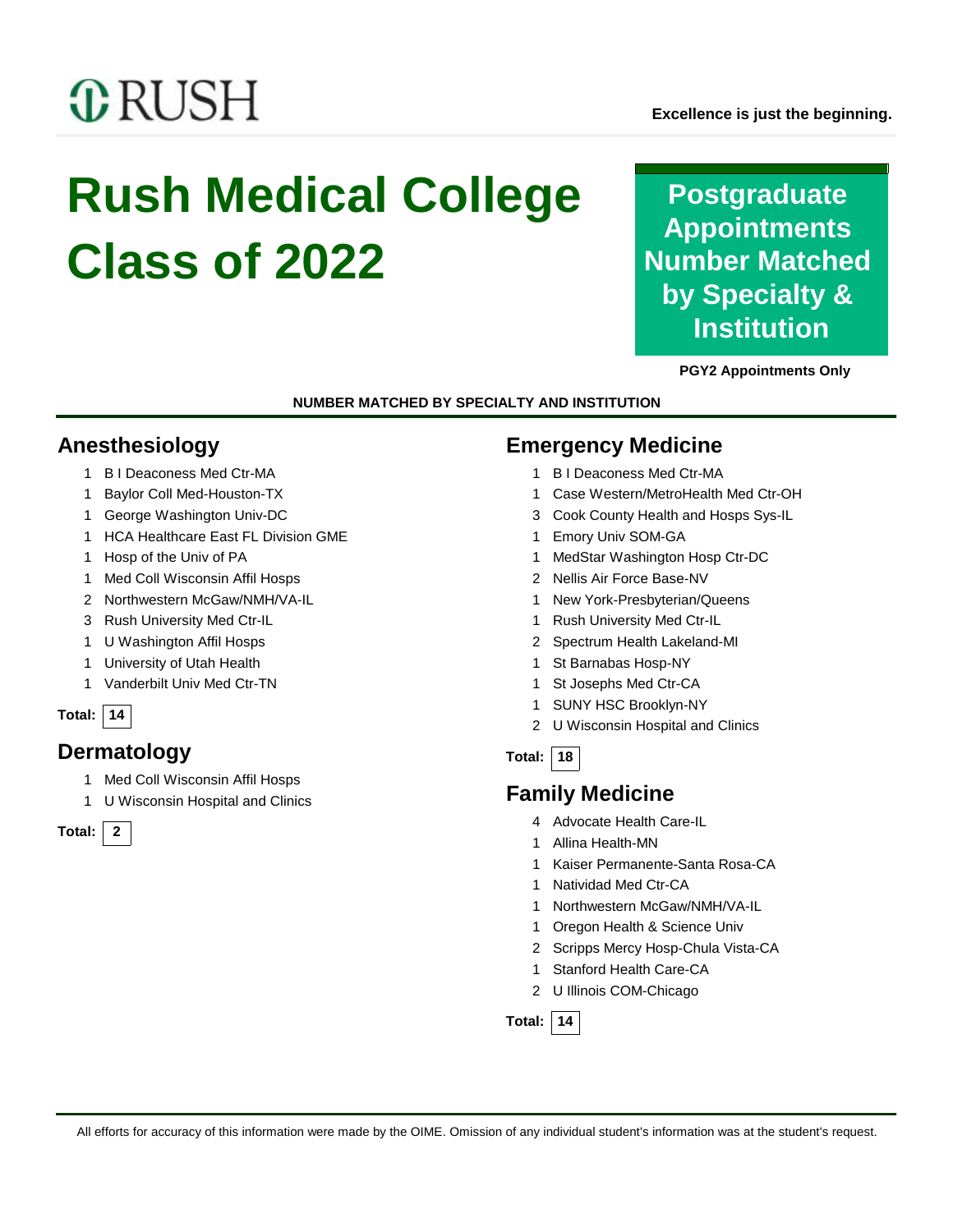### **Internal Medicine**

- B I Deaconess Med Ctr-MA
- Barnes-Jewish Hosp-MO
- Billings Clinic-MT
- Huntington Memorial Hosp-CA
- Loyola Univ Med Ctr-IL
- Mayo Clinic School of Grad Med Educ-MN
- Mercyhealth GME Consortium-IL
- Northwestern McGaw/NMH/VA-IL
- Portsmouth Regional Hosp-NH
- Rush University Med Ctr-IL
- U Colorado SOM-Denver
- U Iowa Hosps and Clinics
- U Minnesota Med School
- U Wisconsin Hospital and Clinics
- UC Davis Med Ctr-CA
- UC San Francisco-CA
- Univ of Chicago Med Ctr-IL
- University of Utah Health
- Vanderbilt Univ Med Ctr-TN

#### **Total: 23**

#### **Internal Medicine/EM**

Christiana Care-DE

#### **Total: 1**

## **Internal Medicine/Pediatrics**

- University of Nebraska Med Ctr
- University of Utah Health

**Total: 2**

## **Neurological Surgery**

- Rush University Med Ctr-IL
- U Southern California

**Total: 2**

#### **Neurology**

- Duke Univ Med Ctr-NC
- ISMMS Mount Sinai Hospital-NY
- Johns Hopkins Hosp-MD
- Mayo Clinic School of Grad Med Educ-MN
- U Michigan Hosps-Ann Arbor
- UC Davis Med Ctr-CA

#### **Total: 6**

## **Obstetrics and Gynecology**

- George Washington Univ-DC
- Jamaica Hosp Med Ctr-NY
- Rush University Med Ctr-IL
- St Peters University Hosp-NJ
- Tripler Army Medical Center-HI
- U Texas Southwestern Med Sch-Dallas
- Univ of Chicago Med Ctr-IL
- **Total: 8**

# **Ophthalmology**

Rush University Med Ctr-IL

**Total: 1**

## **Orthopaedic Surgery**

- Methodist Hospital-Houston-TX
- Rush University Med Ctr-IL
- San Antonio Uniformed Services
- University of Virginia

#### **Total: 4**

# **Otolaryngology**

U Kansas SOM-Kansas City

**Total: 1**

## **Pediatrics**

- Childrens Hospital-LA-CA
- Childrens Hospital-Oakland-CA
- U Colorado SOM-Denver
- U Florida COM-Shands Hosp
- U Minnesota Med School
- UC San Francisco-CA
- Univ of Chicago Med Ctr-IL
- Vanderbilt Univ Med Ctr-TN
- Wright-Patton AFB-OH
- Yale-New Haven Hosp-CT
- **Total: 11**

#### **Phys Medicine & Rehab**

- Temple Univ Hosp-PA
- Tower Health/Reading Hospital-PA

**Total: 2**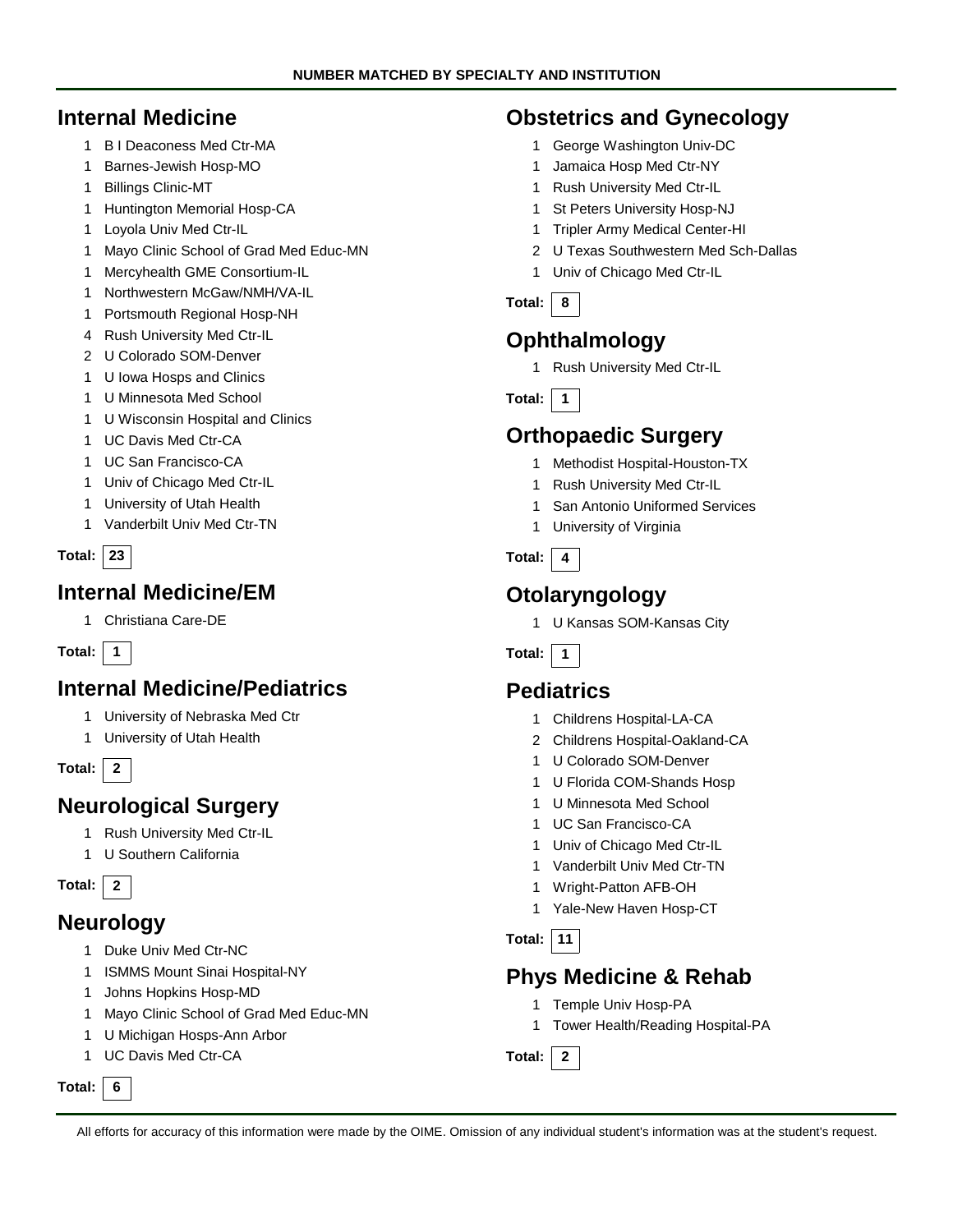## **Plastic Surgery**

U Louisville SOM-KY

**Total: 1**

# **Psychiatry**

- Barnes-Jewish Hosp-MO
- Brigham & Womens Hosp-MA
- ISMMS Mount Sinai Hospital-NY
- ISMMS Mount Sinai Morningside-West-NY
- Northwestern McGaw/NMH/VA-IL
- Riverside University Health Sys-CA
- Rush University Med Ctr-IL
- St Louis Univ SOM-MO
- Stanford Health Care-CA
- U Texas at Austin Dell Medical School
- UC San Francisco-Fresno-CA
- UMass Chan Medical School-MA
- University of Hawaii
- Western Michigan Univ Stryker SOM

| Total: |  |
|--------|--|
|        |  |

# **Radiation Oncology**

Rush University Med Ctr-IL

**Total: 1**

## **Radiology-Diagnostic**

Santa Barbara Cottage Hosp-CA

**Total: 1**

## **Surgery-General**

- Huntington Memorial Hosp-CA
- Mayo Clinic School of Grad Med Educ-FL
- Rush University Med Ctr-IL
- St Lukes Hosp-Bethlehem-PA
- U Illinois COM-Chicago
- U Illinois COM-Peoria OSF

**Total: 7**

## **Urology**

- Rush University Med Ctr-IL
- State Univ of New York at Buffalo
- U Illinois COM-Chicago

**Total: 3**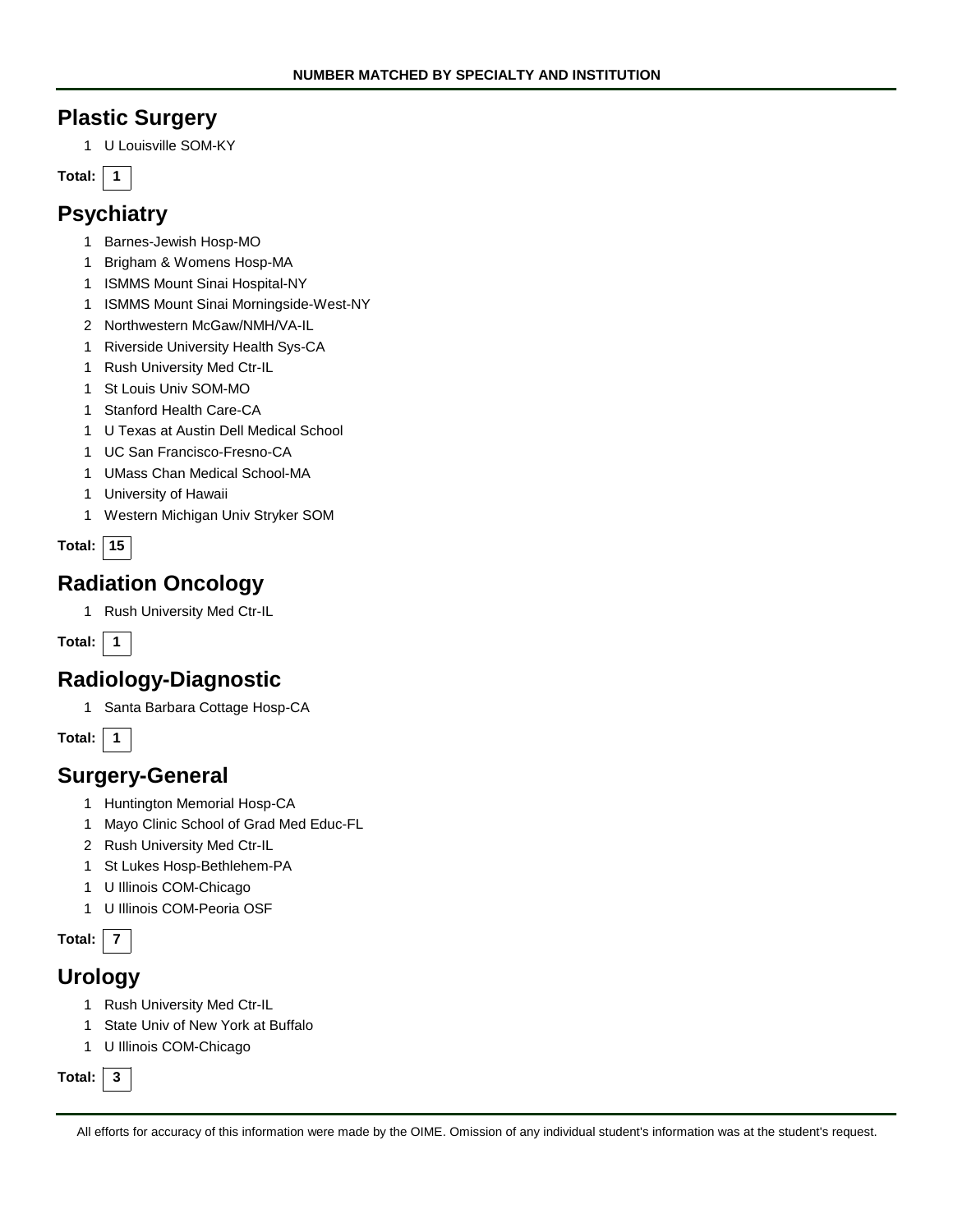# **C**RUSH

 $\overline{\phantom{0}}$ 

# **Rush Medical College Class of 2022**

# **Postgraduate Appointments Matched by Institution**

**PGY1 and PGY2 Appointments**

| <b>Number</b><br><b>Matched</b> | Institution                                | <b>Number</b><br><b>Matched</b> | <b>Institution</b>                 |
|---------------------------------|--------------------------------------------|---------------------------------|------------------------------------|
| 4                               | Advocate Health Care-IL                    | 1                               | MedStar Union Memorial Hosp-MD     |
| 1                               | Allina Health-MN                           | 1                               | MedStar Washington Hosp Ctr-DC     |
| 1                               | Amita St Joseph Hosp-IL                    | 1                               | Mercyhealth GME Consortium-IL      |
| 3                               | <b>BI Deaconess Med Ctr-MA</b>             | 1                               | Methodist Hospital-Houston-TX      |
| 2                               | Barnes-Jewish Hosp-MO                      | 1                               | Natividad Med Ctr-CA               |
| 2                               | Baylor Coll Med-Houston-TX                 | 2                               | Nellis Air Force Base-NV           |
| 1                               | <b>Billings Clinic-MT</b>                  | 1                               | New York-Presbyterian/Queens       |
| 2                               | Brigham & Womens Hosp-MA                   | 6                               | Northwestern McGaw/NMH/VA-IL       |
| 1                               | Case Western/MetroHealth Med Ctr-OH        | 1                               | Orange Park Med Ctr-FL             |
| 1                               | Childrens Hospital-LA-CA                   | 1                               | Oregon Health & Science Univ       |
| 2                               | Childrens Hospital-Oakland-CA              | 1                               | Portsmouth Regional Hosp-NH        |
| 1                               | Christiana Care-DE                         | 1                               | Riverside University Health Sys-CA |
| 3                               | Cook County Health and Hosps Sys-IL        | 21                              | Rush University Med Ctr-IL         |
| 2                               | Duke Univ Med Ctr-NC                       | 1                               | San Antonio Uniformed Services     |
| 1                               | Emory Univ SOM-GA                          | 1                               | Santa Barbara Cottage Hosp-CA      |
| 2                               | George Washington Univ-DC                  | 2                               | Scripps Mercy Hosp-Chula Vista-CA  |
| 1                               | <b>HCA Healthcare East FL Division GME</b> | 2                               | Spectrum Health Lakeland-MI        |
| 1                               | Hosp of the Univ of PA                     | 1                               | St Barnabas Hosp-NY                |
| 2                               | Huntington Memorial Hosp-CA                | 1                               | St Josephs Med Ctr-CA              |
| 2                               | <b>ISMMS Mount Sinai Hospital-NY</b>       | 1                               | St Louis Univ SOM-MO               |
| 1                               | ISMMS Mount Sinai Morningside-West-NY      | 1                               | St Lukes Hosp-Bethlehem-PA         |
| 1                               | Jamaica Hosp Med Ctr-NY                    | 1                               | St Peters University Hosp-NJ       |
| 1                               | Johns Hopkins Hosp-MD                      | 2                               | Stanford Health Care-CA            |
| 1                               | Kaiser Permanente-Santa Rosa-CA            | 1                               | State Univ of New York at Buffalo  |
| 1                               | Loyola Univ Med Ctr-IL                     | 1                               | SUNY HSC Brooklyn-NY               |
| 1                               | Mayo Clinic School of Grad Med Educ-FL     | 1                               | Temple Univ Hosp-PA                |
| 2                               | Mayo Clinic School of Grad Med Educ-MN     | 1                               | Tower Health/Reading Hospital-PA   |
| 3                               | Med Coll Wisconsin Affil Hosps             | 1                               | Tripler Army Medical Center-HI     |